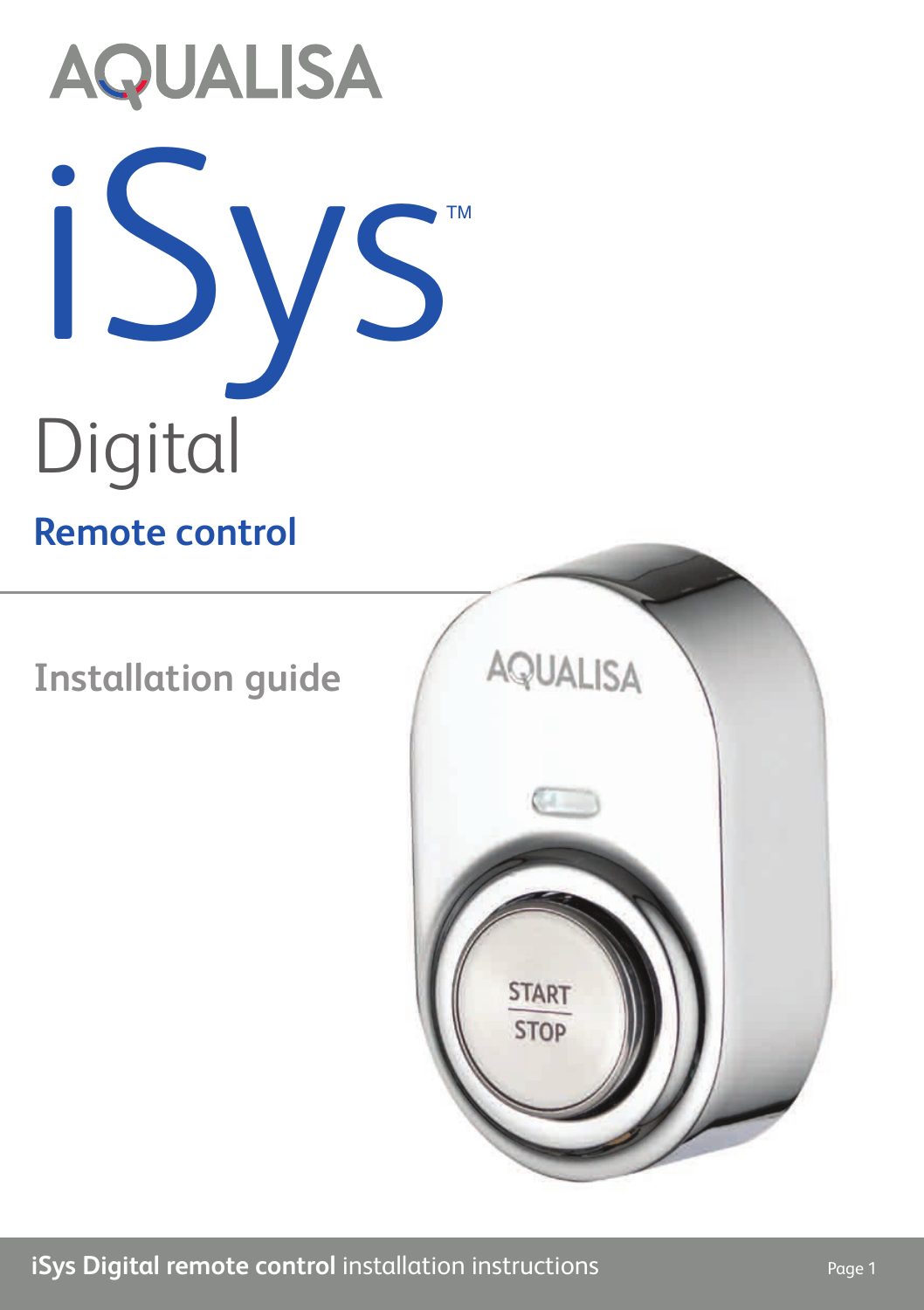

### **iSys Digital remote control ISD.B3.DS.14**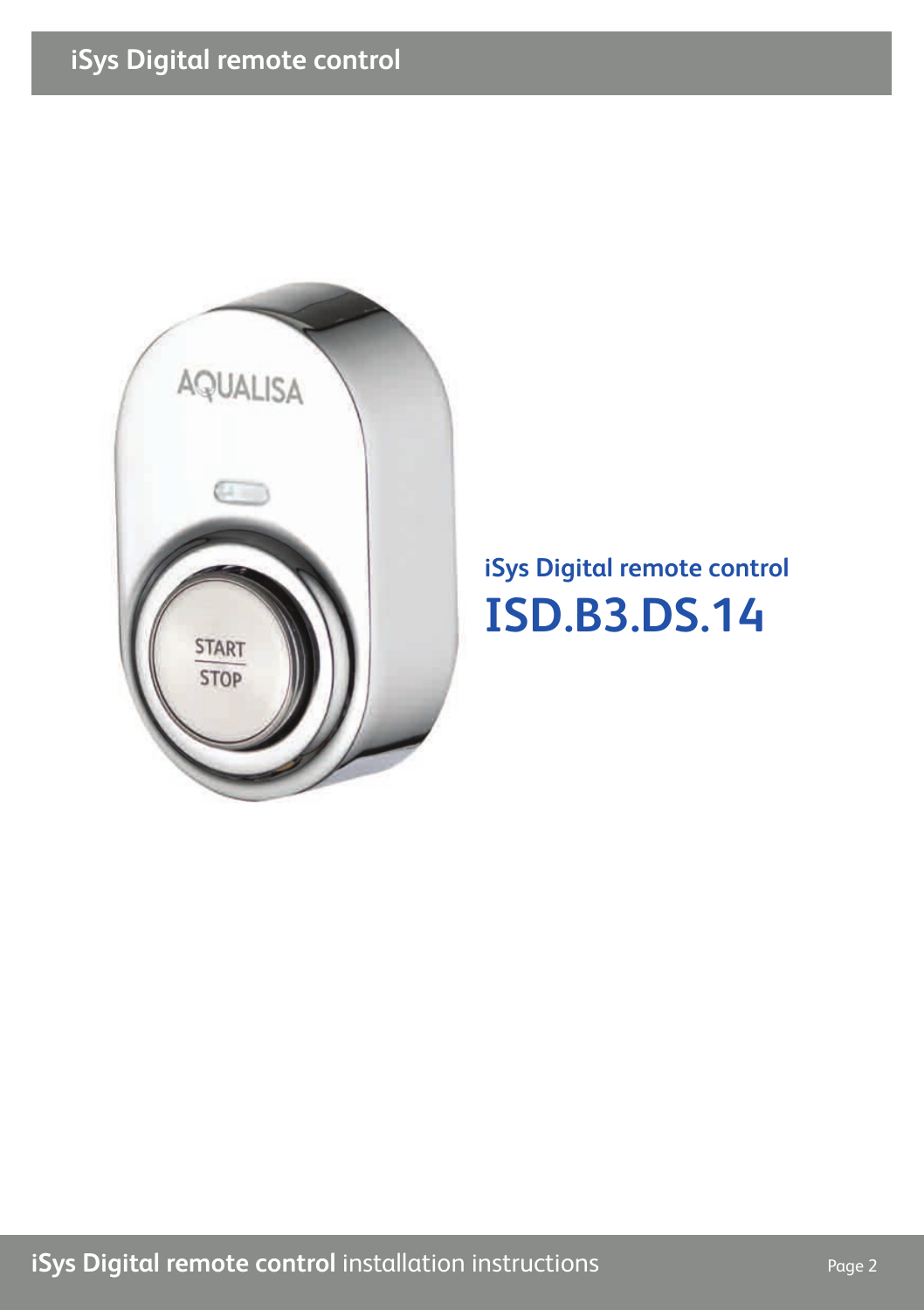## **Components**



Literature not shown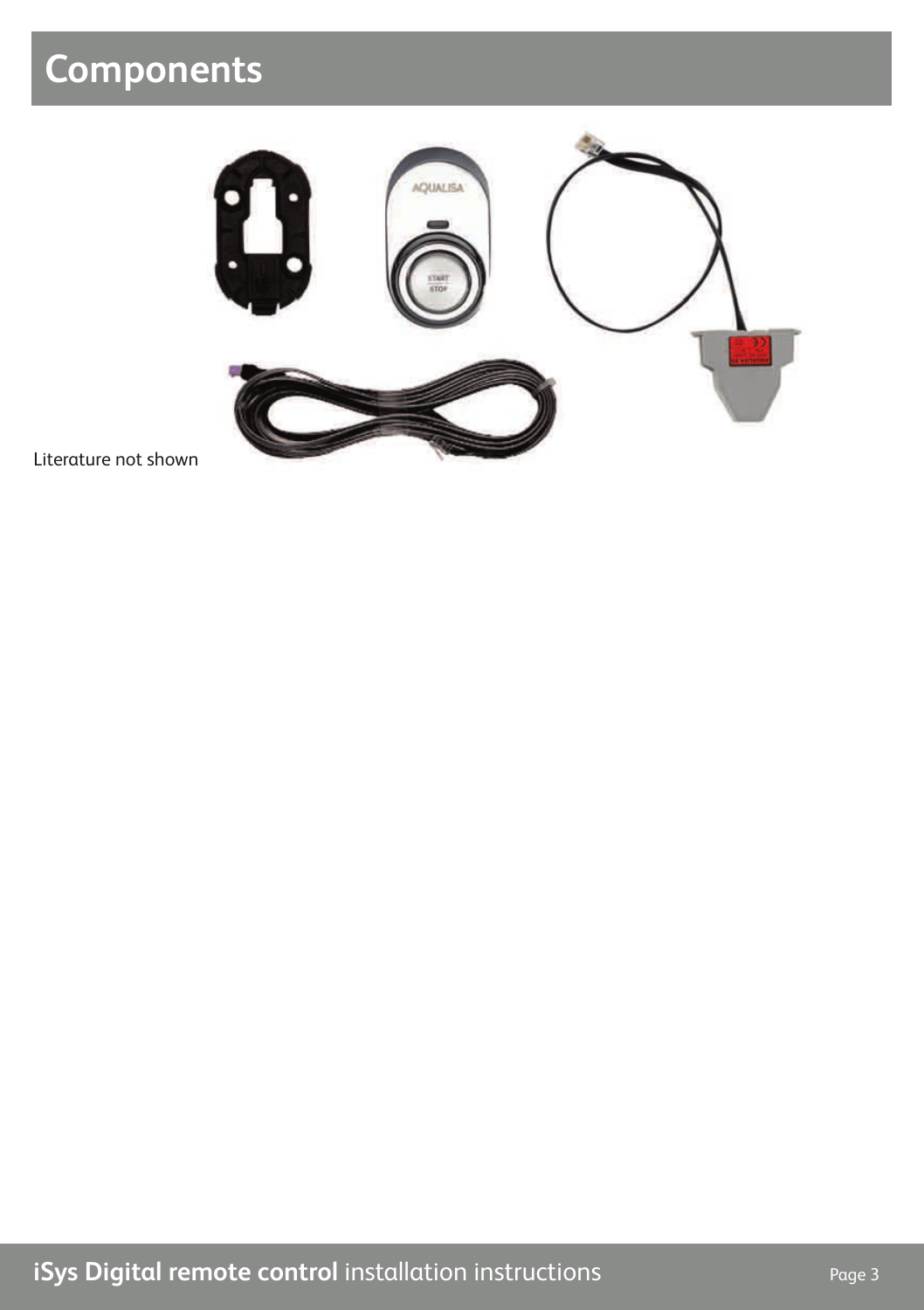# Important information

The iSys Digital remote control is a remote button which provides a secondary method of 'Start/stop' for iSys Digital shower systems. When used with the iSys Digital diverter system, the remote can operate each outlet by pushing and holding the 'Start/stop' button for a few seconds as required. The remote control may be sited inside the showering area, as long as it is not subjected to continuous spray, or it can be sited outside the showering area – up to 10 metres from the Digital processor.

The iSys Digital remote control is not suitable for use with any other Aqualisa Digital product range.

THIS PRODUCT MUST BE INSTALLED BY A COMPETENT PERSON IN ACCORDANCE WITH ALL RELEVANT CURRENT WATER AND ELECTRICAL SUPPLY REGULATIONS.

ALL SHOWERS REQUIRING AN ELECTRICAL CONNECTION MUST BE INSTALLED BY A QUALIFIED PERSON FOLLOWING THE LATEST REVISION OF BS7671 (WIRING REGULATIONS) AND CERTIFIED TO CURRENT BUILDING **REGULATIONS** 

This product is suitable for domestic use only. This product is supplied complete with a 2 year guarantee.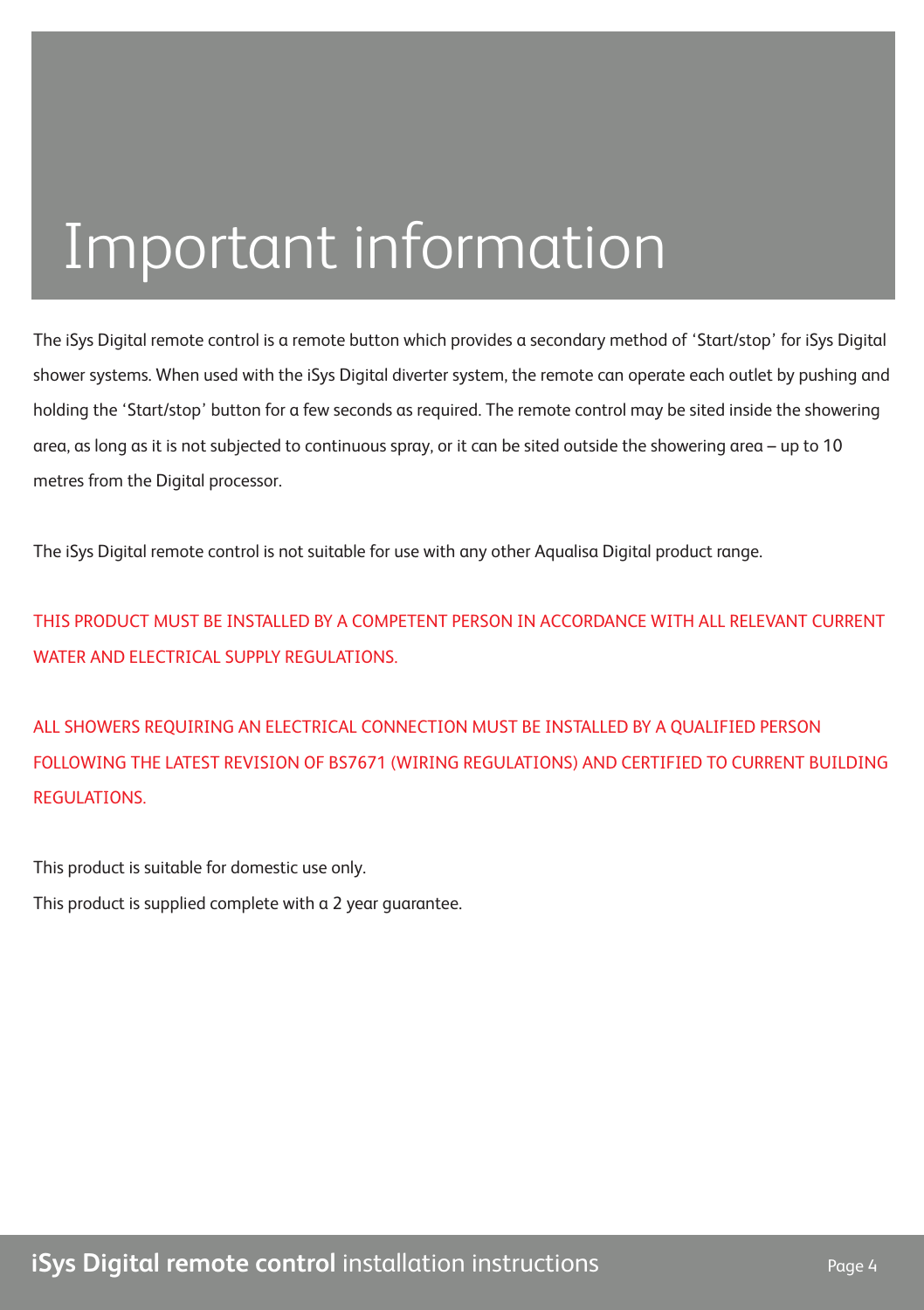### Installation instructions

#### **iSys Digital remote control**

**!**

In addition to the guide below it is essential that the written instructions below are read and understood and that you have all the necessary components (shown overleaf) before commencing installation. Failure to install the product in accordance with these instructions may adversely affect the warranty terms and conditions. Do not undertake any part of this installation unless you are competent to do so. Prior to starting, ensure that you are familiar with the necessary plumbing regulations required to install the product correctly and safely.

THE DIGITAL PROCESSOR MUST BE ISOLATED FROM THE MAINS POWER SUPPLY PRIOR TO INSTALLING THE ISYS DIGITAL REMOTE **CONTROL** 

**For use with single outlet iSys Digital shower systems**



IF FITTING THIS PRODUCT WITH AN ISYS DIGITAL SINGLE OUTLET SHOWER SYSTEM, PLEASE FOLLOW THE FITTING INSTRUCTIONS BELOW.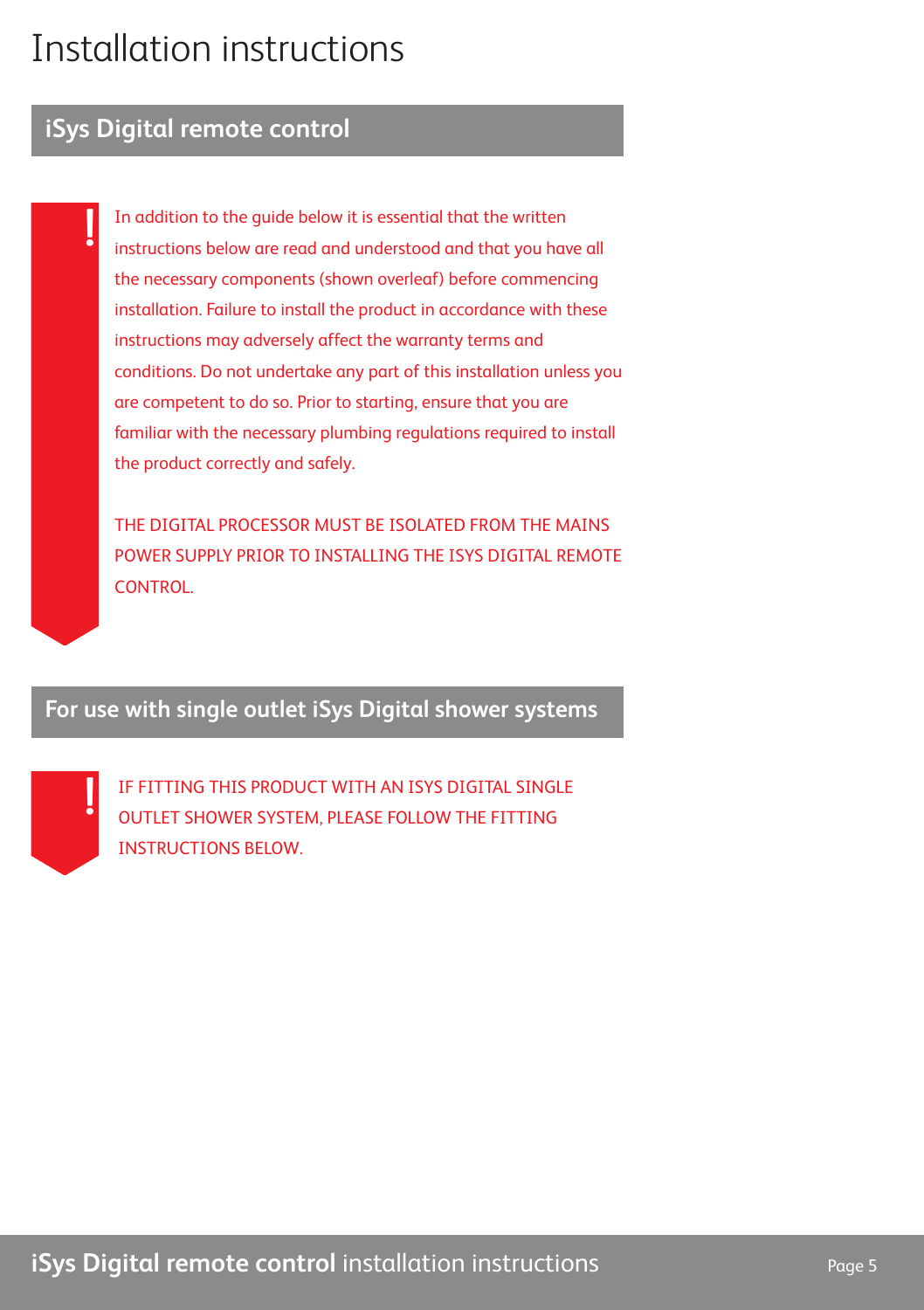



Using the back plate as a template, mark the position of the fixing screws and a Ø16mm hole for the data cable entry point. The cable entry point should be made in the top right hand corner of the back plate recess, to ensure the two holes are kept separate.



Prepare suitable wall fixings to accommodate no. 8 non-rusting **2** countersunk head screws of a suitable length (not included).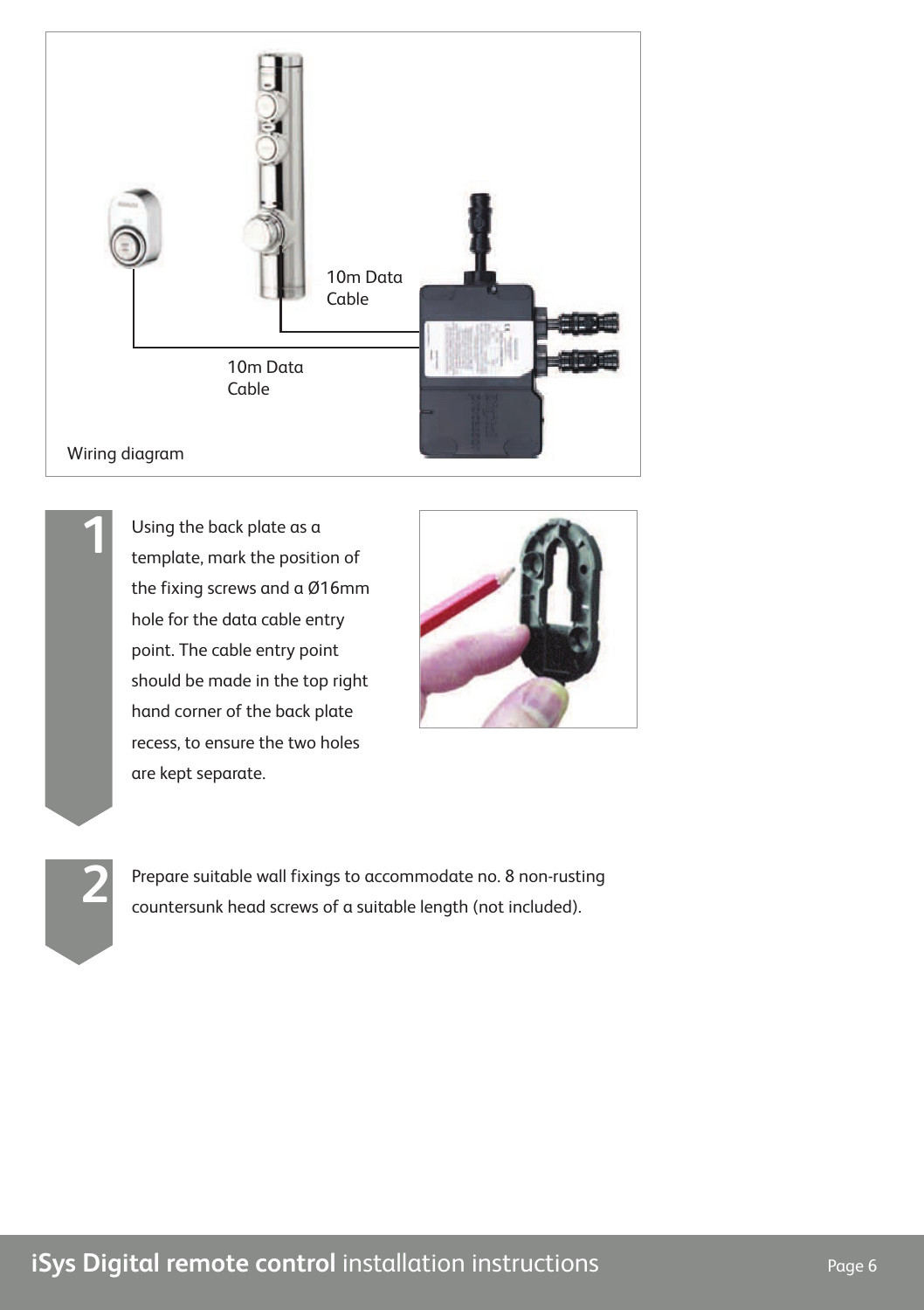Prepare a suitable route and install the 10m low voltage data cable leaving a working end of at least 70mm including the connector plug. The end of the data cable closest to the processor should terminate at a maximum of 500mm from the processor to allow for connection to the data cable connection block.

DATA CABLES MUST BE PROTECTED BY SUITABLE SHEATHING OR CONDUIT IN THE EVENT OF SERVICING AND MAINTENANCE. **!**



**3**

Pull the data cable through before securing the back plate to the wall using suitable no. 8 non rusting countersunk screws.



**5**

Push the data cable plug into the back of the button fully home to ensure a water tight seal making sure the seal is no longer visible.



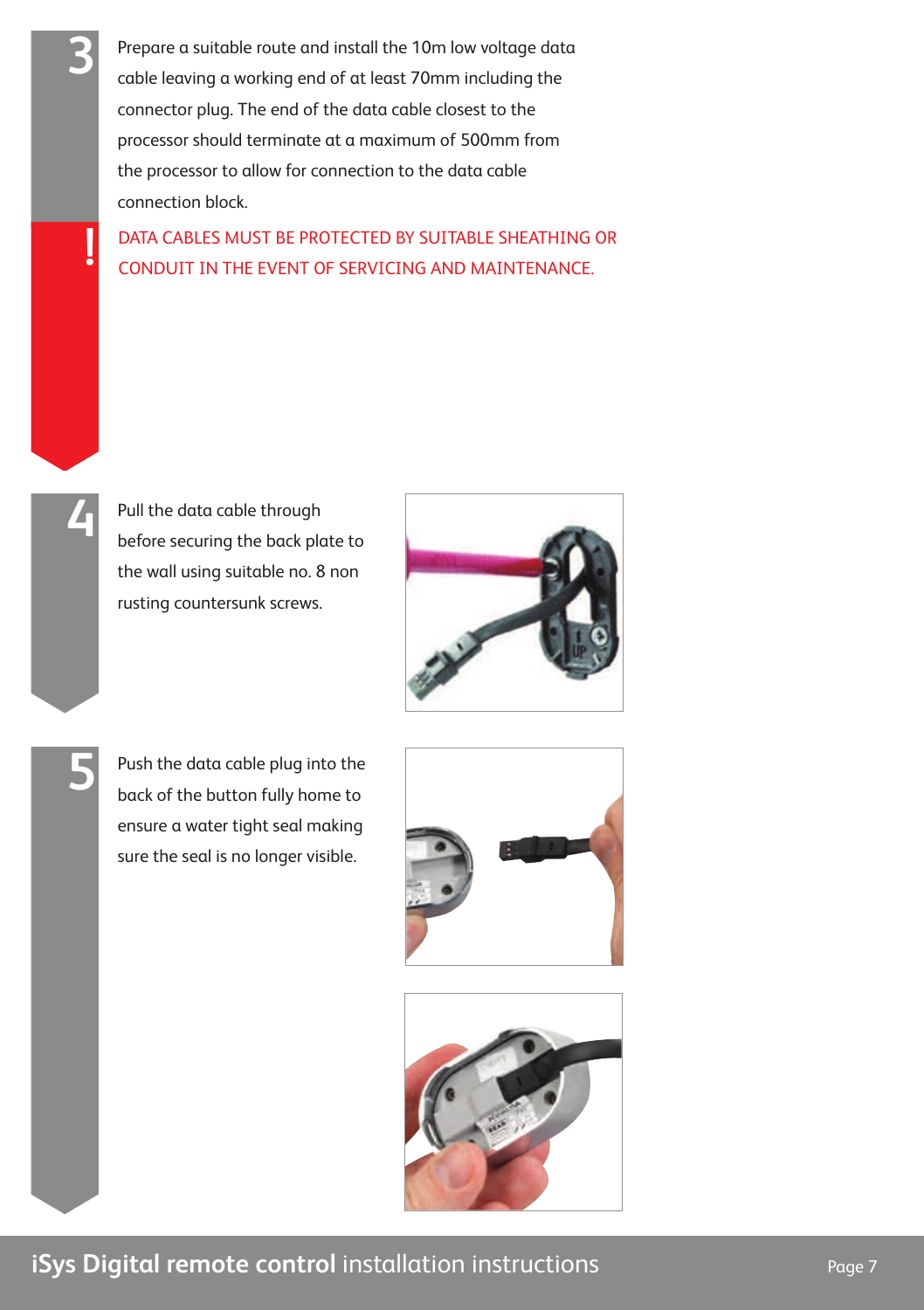Locate the slot at the top of the button assembly, onto the locating peg at the top of the back plate assembly, and lower the button into position.



Secure the button to the back plate by carefully but firmly pushing the button assembly onto the locking clip at the bottom of the back plate.

**7**

**!**

**!**

**6**



To release the button, insert a small flat bladed screw driver into the small slot at the bottom of the button assembly, to release the locking clip, taking care to avoid damaging the plated surface. Carefully lift the button out and up off of the back plate top locating peg.



BEFORE ANY ELECTRICAL ADJUSTMENT IS ATTEMPTED, THE ELECTRICITY SUPPLY MUST BE TURNED OFF AT THE MAINS SWITCH. ELECTRICAL INSTALLATION MAY ONLY BE CARRIED OUT BY A QUALIFIED PERSON.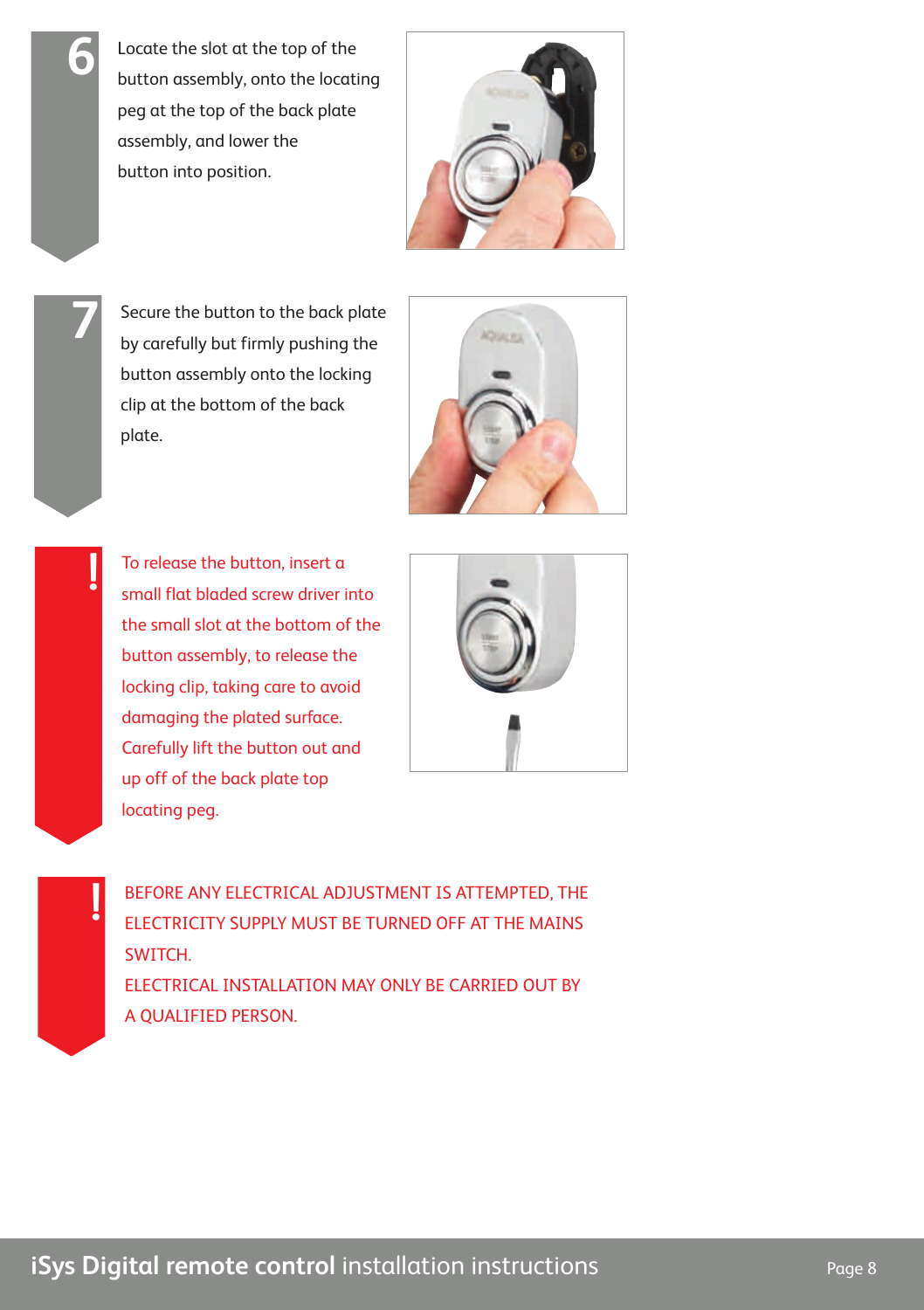The Digital processor features a secondary data cable socket next to the main data cable connection for use with the Digital remote control secondary 'Start/stop' button. Carefully snap and remove the entry pillar and connect the cable to the socket as shown.



If using a Digital Divert system, the cable plugs into the diverter using the splitter box provided. If using with a Divert product, refer to the Digital Divert instructions opposite.

Prior to commissioning the iSys Digital remote control following the procedure overleaf, please refer to the installation instructions provided with the main iSys Digital product to complete the installation of the Digital processor.

#### **For use with iSys Digital Divert systems**



**8**

**!**

**9**

IF FITTING THIS PRODUCT WITH AN ISYS DIGITAL DIVERT SHOWER SYSTEM, PLEASE FOLLOW THE FITTING INSTRUCTIONS BELOW.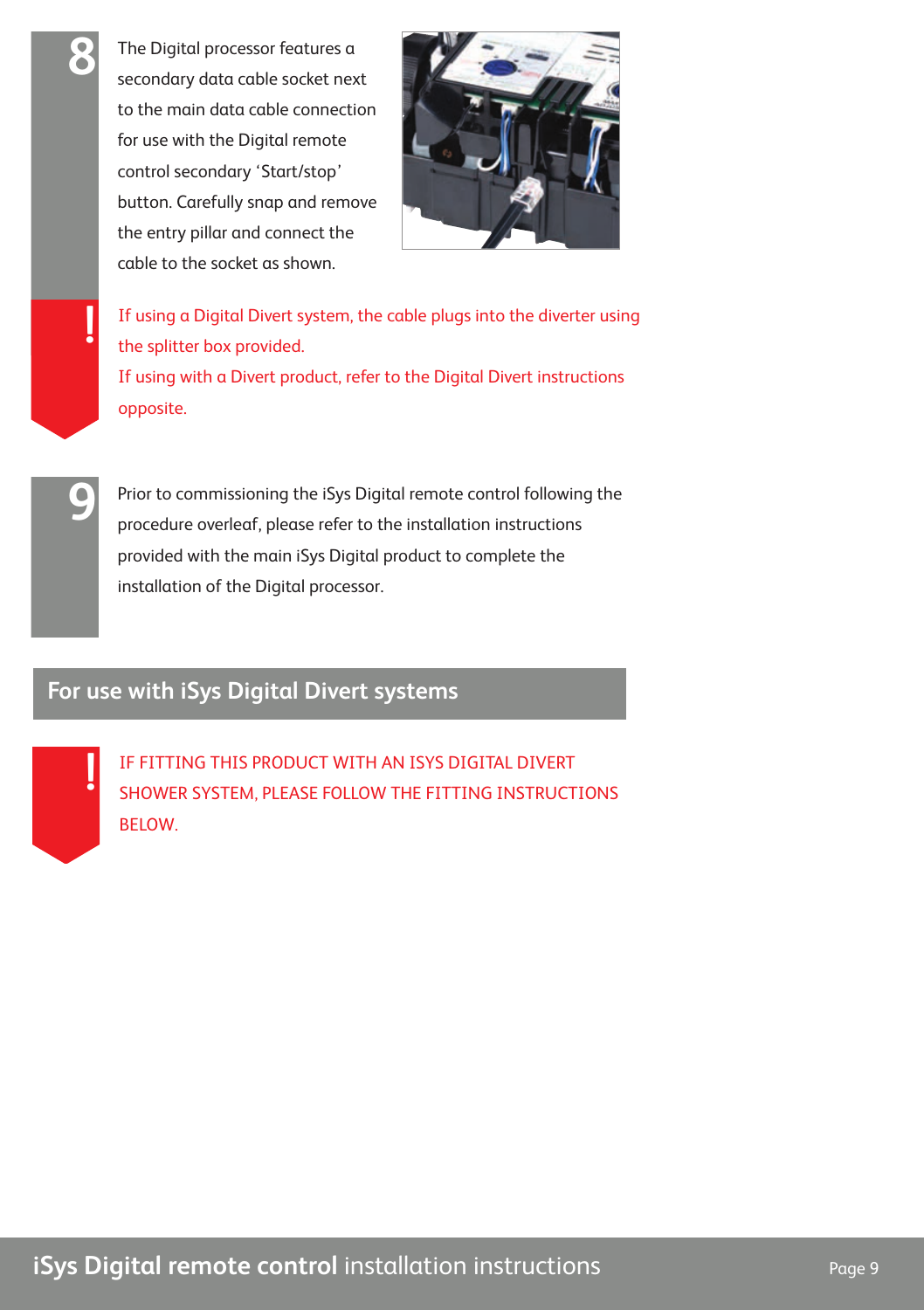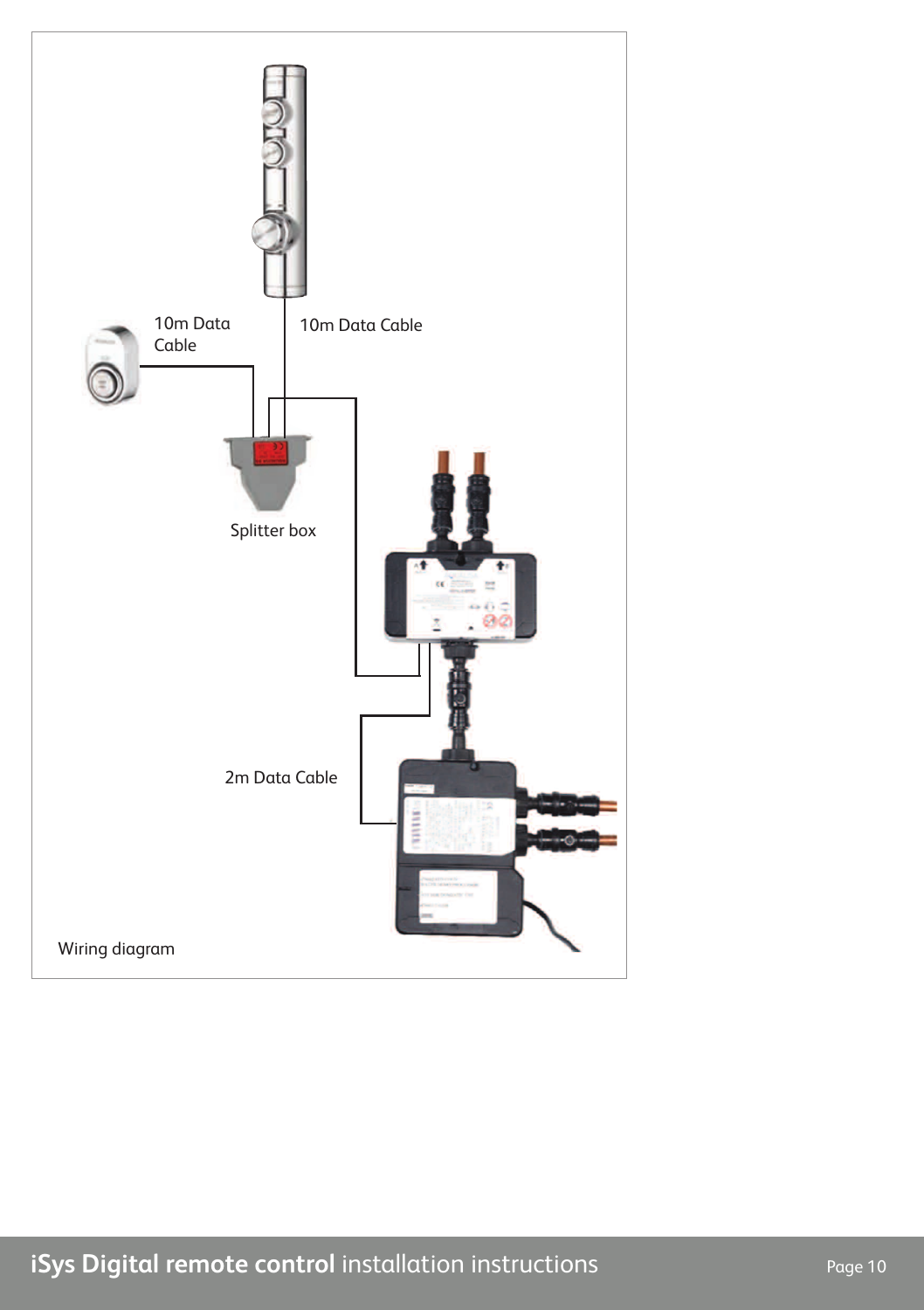Using the back plate as a template, mark the position of the fixing screws and a Ø16mm hole for the data cable entry point. The cable entry point should be made in the top right hand corner of the back plate recess, to ensure the two holes are kept separate.



**3**

**4**

**1**

Prepare suitable wall fixings to accommodate no. 8 non-rusting **2** countersunk head screws of a suitable length (not included).

Prepare a suitable route and install the 10m low voltage data cable leaving a working end of at least 70mm including the connector plug. The end of the data cable closest to the splitter junction box should terminate at a maximum of 500mm from the splitter junction box to allow for connection to the data cable connection block.

DATA CABLES MUST BE PROTECTED BY SUITABLE SHEATHING OR CONDUIT IN THE EVENT OF SERVICING AND MAINTENANCE. **!**

Pull the data cable through before securing the back plate to the wall using suitable no. 8 non rusting countersunk screws.

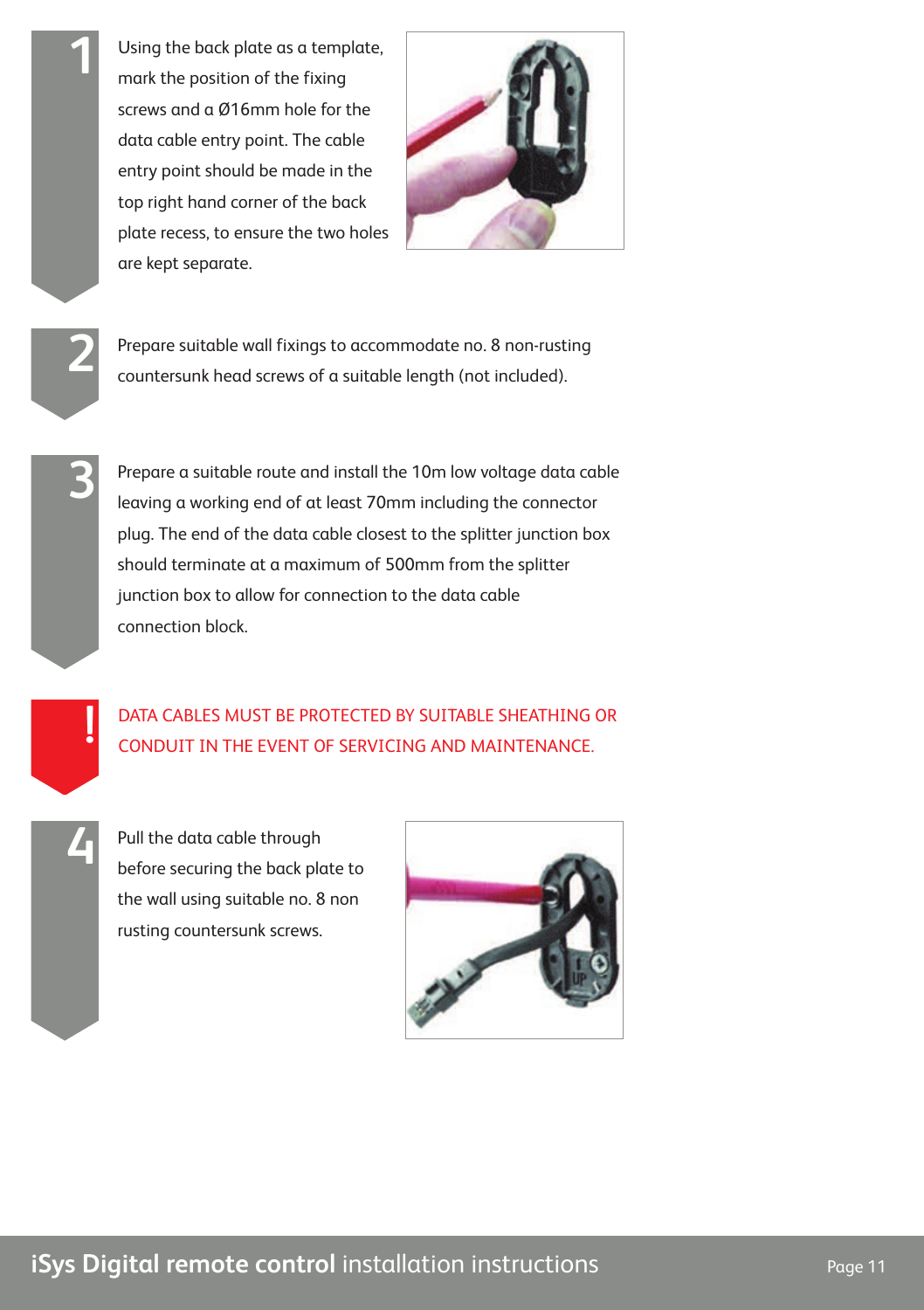Push the data cable plug into the back of the button fully home to ensure a water tight seal making sure the seal is no longer visible.

**5**

**6**

**7**





Locate the slot at the top of the button assembly, onto the locating peg at the top of the back plate assembly, and lower the button into position.



Secure the button to the back plate by carefully but firmly pushing the button assembly onto the locking clip at the bottom of the back plate.

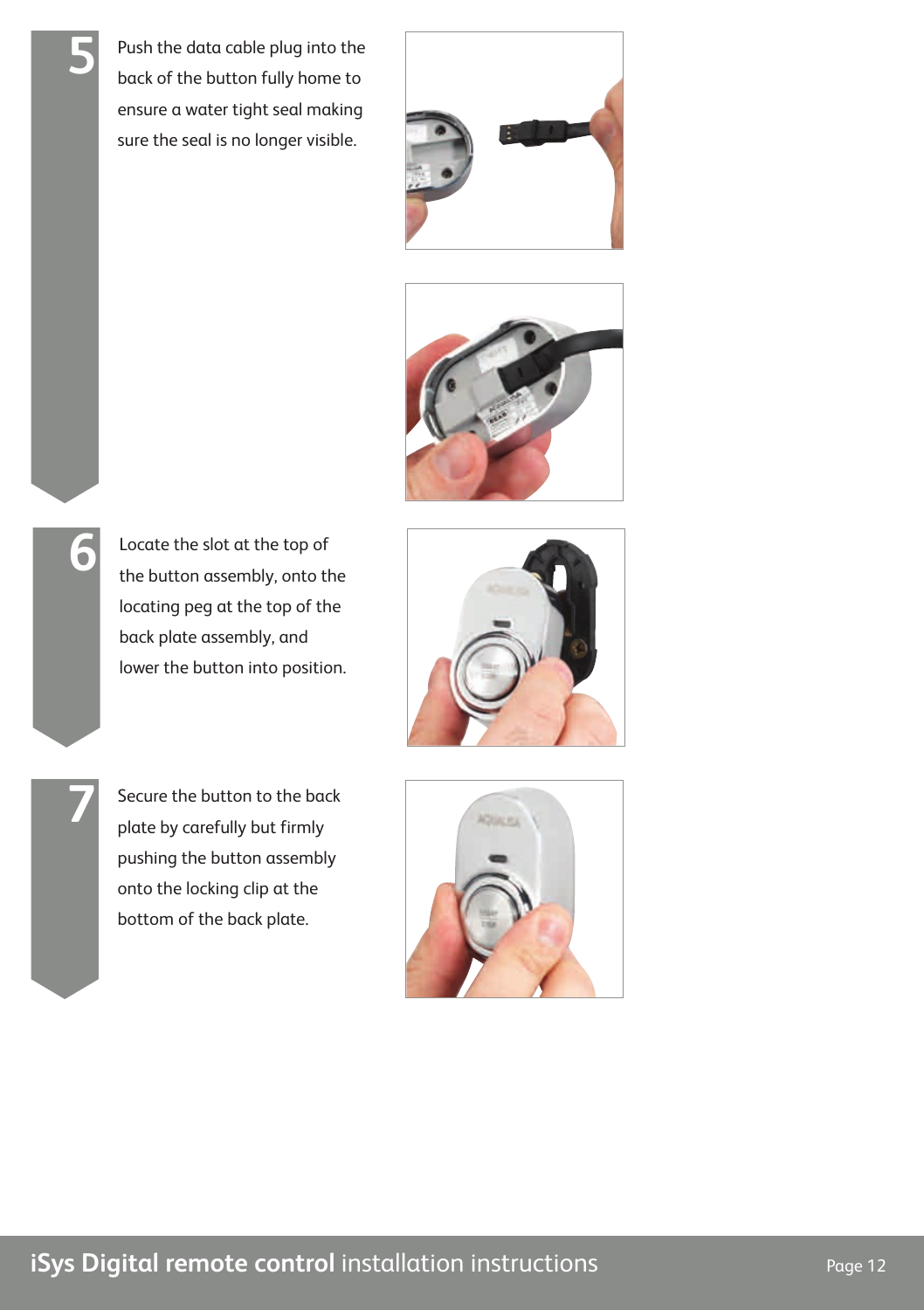To release the button, insert a small flat bladed screw driver into the small slot at the bottom of the button assembly, to release the locking clip, taking care to avoid damaging the plated surface. Carefully lift the button out and up off of the back plate top locating peg.



BEFORE ANY ELECTRICAL ADJUSTMENT IS ATTEMPTED, THE ELECTRICITY SUPPLY MUST BE TURNED OFF AT THE MAINS SWITCH. ELECTRICAL INSTALLATION MAY ONLY BE CARRIED OUT BY A QUALIFIED PERSON.

**8**

**!**

**!**

Plug one end of the 2m data cable (supplied with the Digital Diverter) into the open entry port of the main processor box.



**9**

Plug the other end of the 2m data cable (supplied with the Digital Diverter) into **port 2** on the Digital Diverter.

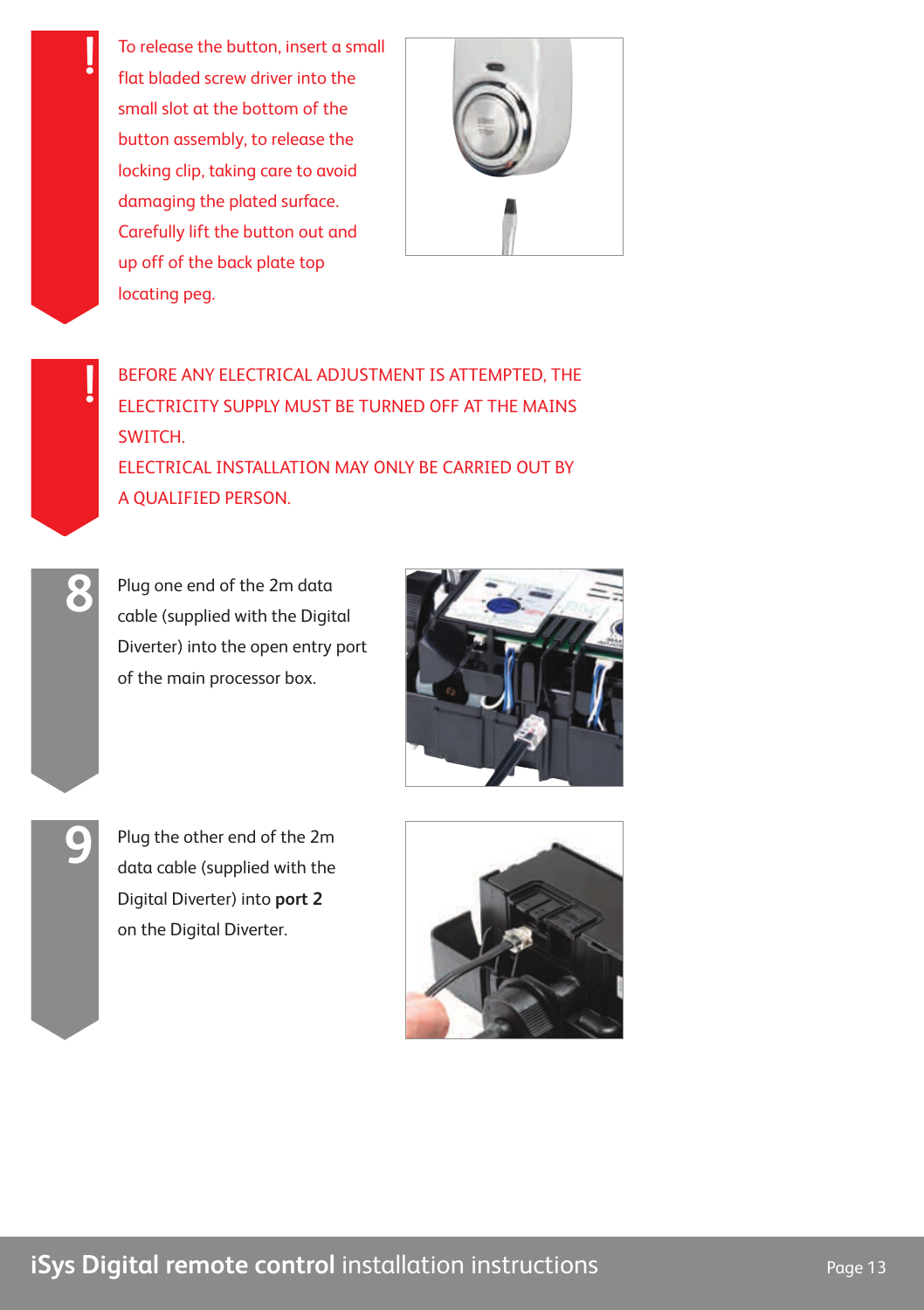Plug the end of the attached data cable feeding from the splitter box into **port 1** of the Digital Diverter.

Plug the end of the 10m low voltage data cable feeding from the main controller, as well as the end of the 10m low voltage data cable feeding from the remote button, into the two side by side entry ports on the splitter junction

box as shown.

**10**

**11**

**!**

**12**

**!**







PLEASE NOTE, THE 10M LOW VOLTAGE DATA CABLES CAN BE PLUGGED INTO EITHER OF THE SIDE BY SIDE ENTRY PORTS OF THE SPLITTER JUNCTION BOX, THIS WILL NOT AFFECT THE OPERATION OF THIS PRODUCT.

Prior to commissioning the iSys Digital remote control following the procedure overleaf, please refer to the installation instructions provided with the main iSys Digital product to complete the installation of the Digital processor.

iSys controllers are supplied with a temporary, clear protective film on the controls, please remove film once the product has been installed.

#### **iSys Digital remote control** installation instructions **Page 14** Page 14